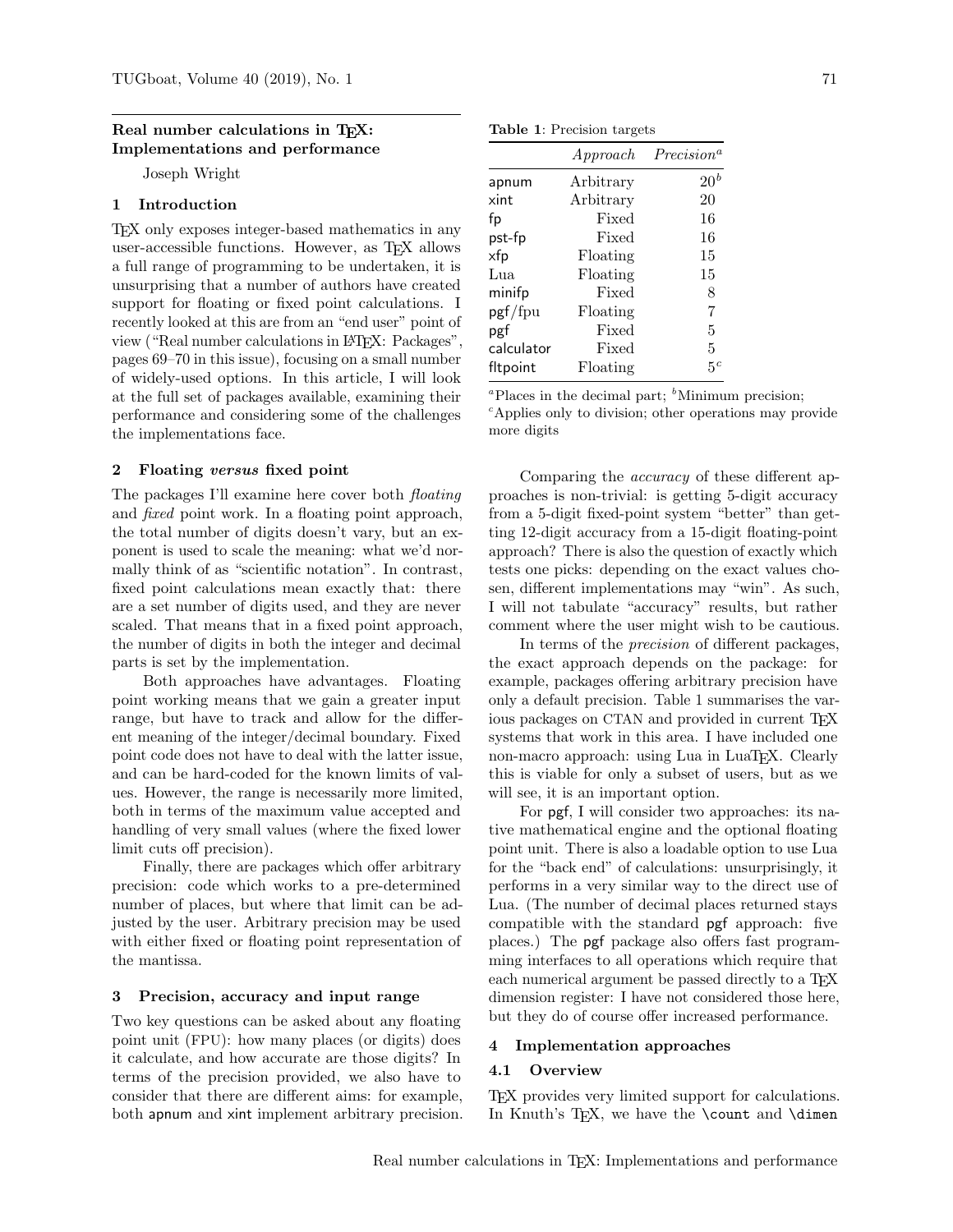registers for storage, and the operations \advance, \multiply and \divide (the latter truncating rather than rounding). The  $\varepsilon$ -TEX extensions add expandable expression evaluation with the same fundamental abilities: \numexpr and \dimexpr (the one wrinkle being that division rounds). The \numexpr and \dimexpr primitives have an internal range greater than  $\max$ dimen, and so for example  $A \times B/C$  can be calculated even if  $A \times B$  would overflow.

## 4.2 Dimensions versus integers

At the macro level, these primitives allow two basic approaches, either using integer-based calculations or using dimension-based ones. As you may already know, dimensions in T<sub>E</sub>X are actually (binary) fixedpoint numbers: they are stored in sp (scaled points), but displayed in pt.

Approaches using dimensions are limited by the underlying TEX mechanisms: five decimal places and an upper limit of \maxdimen (16 383.999 98 pt). On the other hand, the basic operations are both easy to set up and fast. Other than the need to remove a trailing pt, arithmetic does not even require any macros.

So, it is possible to use dimensions as the underlying data store and to provide additional functionality on top of this. However, it is also worth nothing that the rather limited range of dimensions means that moderately large and small values must be scaled as a first step. This is a potential source of inaccuracy or range issues.

Using an integer-based approach, storage and calculation necessarily require a range of macros or \count registers. On the other hand, this approach leaves the programmer in complete control of the precision used. Integer and decimal parts of a number, plus potentially an exponent, can be held in separate registers or extracted from a suitable macro before arithmetic takes place.

### 4.3 Beyond arithmetic

Once one looks beyond simple arithmetic, issues such as range reduction and handling of transcendental functions become important. This is particularly true for internal workings. For example, the normal approach to calculating sines is to use Taylor series. As several terms are required, rounding errors in each term may accumulate significant inaccuracy. Thus it is typically the case that internal steps for these operations have to work at higher precision than the user-accessible results.

Range reduction requires careful handling to avoid introduction of systematic errors. This again leads to concern over internal precision, as for example the number of places of  $\pi$  used internally can have a large impact on the final values produced.

## 4.4 Standards

In TEX macros, it makes sense to store numbers in decimal form. That contrasts with most floating point implementations, where underlying storage is binary. Both of these cases are covered by the IEEE754 standard, which is the primary reference for implementers of floating point units in both software and hardware.

The IEEE standard specifies not a single approach but a number of related ideas to do with data storage, handling of accuracy, dealing with exceptions and so on. Whilst most TEX implementations do not directly aim to implement a full IEEE754 compliant approach, the standard does give us a framework with which to compare aspects of behaviour.

One small wrinkle is that storing values in binary means that some exact decimals cannot be expressed. This shows up when using Lua for mathematics, for example

\directlua{tex.print(12.7 - 20 + 7.3)}

gives

-8.8817841970013e-16

rather than 0.

### 4.5 Expandability

When programming in T<sub>E</sub>X, the possibility of making code expandable is almost always a consideration. Expandable code for calculations can be used in a wider range of contexts than non-expandable approaches. Of course, one can always arrange to execute code before an expansion context; here's an example with the fp package:

# \FPadd\result{1.234}{5.678} \message{Answer is \result}

However, for the user, code which works purely by expansion means they do not have to worry about such issues. Implementing calculations "expandably" means that registers cannot be used. With  $\varepsilon$ -T<sub>F</sub>X, this is not a major issue as simple expressions can be used instead. Creating expandable routines for calculations is thus possible provided the underlying operation is itself expandable. A key example where that is not the case is measuring the width of typeset material, for example

## \pgfmathparse{width("some text")}

Expandable implementations require that the programmer work hard to hold all results on the input stack. Achieving this without a performance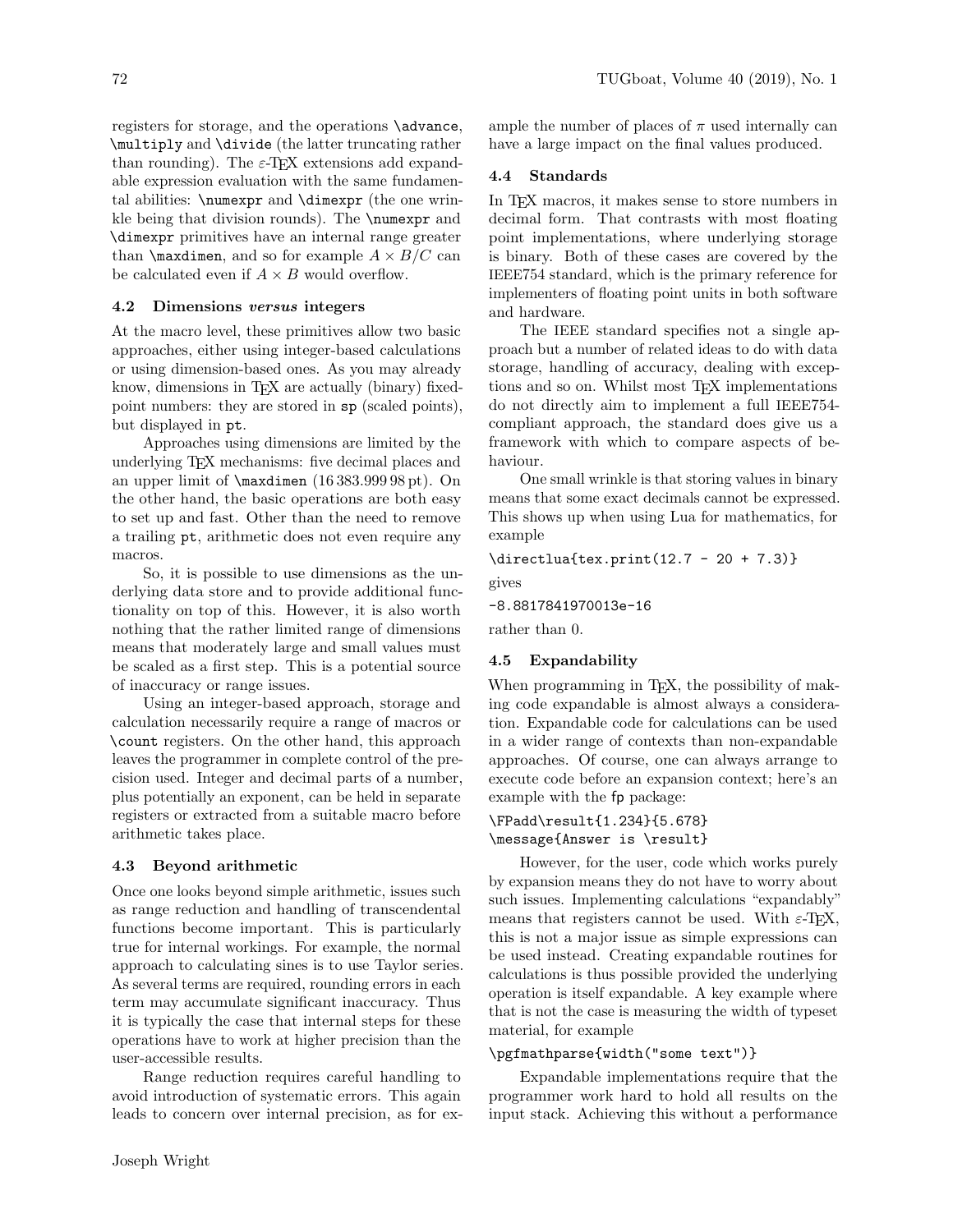impact is a significant achievement. However, in and of itself this is not the most important consideration for choosing a solution.

### 5 Expressions

By far the simplest approach to handling calculations is to have one macro per operation, for example \FPadd (from the fp package) for adding two numbers. At a programming level this is convenient, but for users, expressions are much more natural. Several of the packages examined here offer expressions, either in addition to operation-based macros or as the primary interface.

Each package inherently defines its own syntax for such expressions. However, the majority use a simple format which one might regard as ASCII-math, for example

$$
1.23 * sqrt(2) + sin(2.3) / exp(3)
$$

to represent

$$
1.23 \times \sqrt{2} + \frac{\sin 2.3}{e^3}
$$

Expressions may also need to cope with scientific notation for numbers: this is most obvious when using a dimension-based "back-end", as the values cannot be read directly.

Several of the packages considered here offer expression parsing: fp is notable in using a stack approach rather than the more typical inline expressions as shown above. However, as parsing itself has a performance impact, the availability of faster "direct" calculation macros is often a benefit.

### 6 Performance infrastructure

To assess the performance of the various options, I wrote a script which uses l3benchmark to run a range of operations for all of the packages covered here. This has the advantage of carrying out a number of runs to get a measurable time. All of these tests were run in a single .tex source, using LuaTEX 1.07 (TEX Live 2018) on an Intel i5-7200 running Windows 10.

The full test file (over 600 lines long!) is available from my website: texdev.net/uploads/2019/01/ 14/FPU-performance.tex. Comparison values for calculations were generated using Wolfram Alpha (wolframalpha.com) at a precision exceeding any of the methods used here.

## 7 Arithmetic

Basic arithmetic is offered by all of the packages considered here. I chose to test this using the combination of two constants

> $a = 1.2345432123454321$  $b = 6.7890987678909876.$

Table 2: Basic operations, ordered by addition results

|            | Time/ $10^{-4}$ s |       |              |       |  |  |
|------------|-------------------|-------|--------------|-------|--|--|
|            | $a + b$           | $a-b$ | $a \times b$ | a/b   |  |  |
| calculator | 0.03              | 0.03  | 0.02         | 0.88  |  |  |
| Lua        | 0.16              | 0.18  | 0.17         | 0.17  |  |  |
| minifp     | 0.29              | 0.26  | 0.77         | 2.20  |  |  |
| pgf        | 0.78              | 0.75  | 0.74         | 1.32  |  |  |
| apnum      | 0.94              | 0.95  | 2.55         | 3.15  |  |  |
| xfp        | 1.44              | 1.40  | 1.79         | 1.97  |  |  |
| pst-fp     | 3.35              | 3.25  | 5.51         | 22.60 |  |  |
| xint       | 3.92              | 3.75  | 2.95         | 6.77  |  |  |
| fp         | 4.52              | 4.25  | 14.50        | 23.80 |  |  |
| fltpoint   | 5.92              | 12.30 | 200          | 123   |  |  |
| pgf/fpu    | 6.48              | 6.18  | 6.07         | 7.18  |  |  |

Table 3: Trigonometry, ordered by sin results

|            | $\sin \theta$ | $\sin^{-1} c$ | sind $\phi$ | $\sinh^{-1} c$ | $\tan \psi$              |
|------------|---------------|---------------|-------------|----------------|--------------------------|
| Lua        | 0.19          | 0.19          | 0.19        | 0.22           | 0.19                     |
| pgf        | 0.49          | 0.37          | 0.33        | 0.36           |                          |
| calculator | 2.74          | 13.30         | 3.69        |                | $\overline{\phantom{a}}$ |
| pgf/fpu    | 5.24          | 3.40          | 4.28        | 3.52           |                          |
| xfp        | 5.65          | 14.60         | 4.22        | 16             | 7.77                     |
| fp         | 18.50         | 25            |             |                | 31.90                    |
| apnum      | 50.70         | 131           |             |                | 73.70                    |
| minifp     |               |               | 8.23        |                |                          |

As is shown in Table 2, these operations take times in the order of microseconds to milliseconds.

As one would likely anticipate, using Lua (which can access the hardware FPU) is extremely fast for operations across the range and provides accurate results in all cases. Even faster, except for division, is calculator, which uses a very thin wrapper around \dimen register working. Performance across the other implementations is much more varied, with the high-precision expandable xfp out-performing many of the less precise packages, and working close to, for example, pgf even though the latter takes advantages of \dimen registers. At the slowest extreme, both fp and in particular fltpoint take significantly longer than other packages.

Accuracy is uniformly good for addition and subtraction, with rounding in the last place posing an issue in only two cases (minifp and pgf's FPU approach). For multiplication and division, most implementations are accurate for all returned digits. Again, only issues with rounding at the last digit of precision (pgf) prevent a "full house" of accurate results.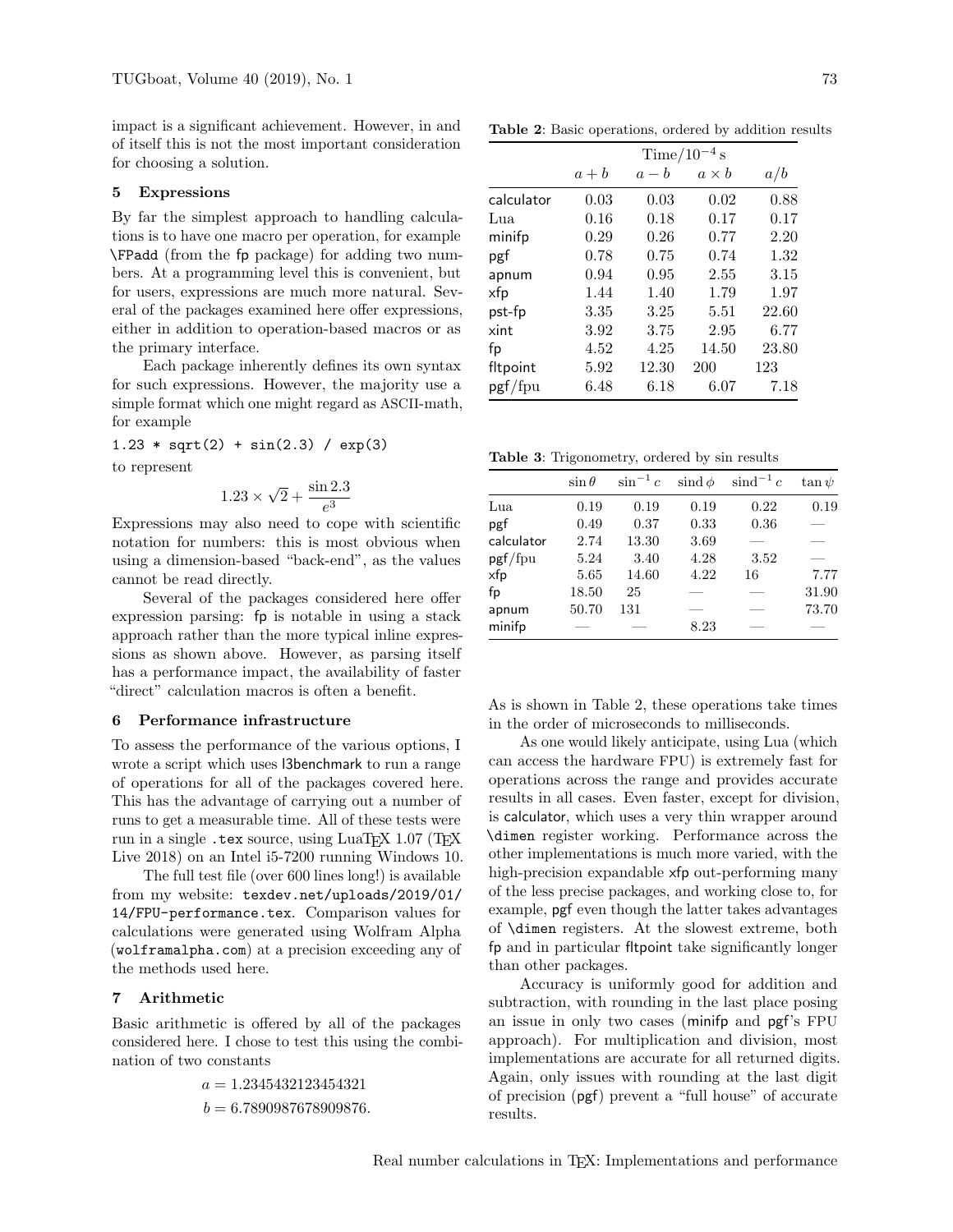## 8 Trigonometry

Calculation of sines, cosines, etc., represents a more significant challenge to a macro-based implementation than basic arithmetic. As outlined above, considerations such as internal accuracy and range reduction come into play, and performance can become very limited. Not all packages even attempt to work in this area, and fltpoint, pst-fp and xint all lack any support for such functions.

To test performance in trigonometric calculations, I have again picked a small set of constants for use in various equations:

$$
c = 0.1234567890
$$
  
\n
$$
\theta = 1.2345432123454321
$$
  
\n
$$
\phi = 56.123456
$$
  
\n
$$
\psi = 8958937768937
$$

A consideration to bear in mind when dealing with trigonometry is the units of angles. Depending on the focus of the implementation, sin may expect an angle in either radians or degrees. It is of course always possible to convert from one to the other using simple arithmetic, and thus all packages offering trigonometric functions can be used with either unit. However, this may lead to artefacts due to range reduction and the precision of conversion. As such, I have only tabulated data for "native" functions: sine in degrees is referred to as sind; the data are summarised in Table 3.

Lua is again by far the fastest approach and is accurate for all of the sine calculations. (I have allowed the use of conversion between degrees and radian here: in contrast to macro-based approaches, this seems reasonable with a "real" programming language and hardware-level FPU support.)

The difference between calculator and pgf is notable, as both use \dimen registers behind the scenes: pgf is significantly faster. In accuracy terms, both calculator and pgf provide four decimal place accuracy, so this is not a question of trading accuracy for performance. Enabling the FPU for pgf here does not improve accuracy, but does cause a significant performance hit.

Looking at the more precise approaches, xfp is best in performing for calculation of sine, though it is much less impressive for inverse sine. Accuracy for sine is uniformly good, with fp failing at 17 digits, and the other packages correct for the full set of digits returned.

The calculation of tan  $\psi$  is included to emphasise the challenge of range reduction. The input is out-ofrange for a number of packages which otherwise can calculate tangents. Only fp and xfp give the correct

### 9 Other operations

There are plenty of other operations which we might wish to execute using a calculation package. As for trigonometry, I have only included operations with "native" support in Table 4. Coverage of these various operations is somewhat variable. For example,  $a<sup>x</sup>$  may be supported only for integer powers, or may also be provided for non-integer powers. Similarly, pseudo-random number generation is not always implemented.

The pgf approach is once again fast for a range of operations, but does suffer in terms of accuracy: on operations, but does suffer in terms of accuracy:<br>only three decimal places for  $\sqrt{a}$ , exp a and ln a, and only one decimal place for  $a^b$ . This remains the case when enabling the pgf FPU. The calculator package also suffers from some loss of accuracy, and is correct also sulfers from some loss of accuractor only three decimal places for  $\sqrt{a}$ .

Other implementations are generally successful in offering good accuracy: minifp to at least 7 places in all cases, and all other approaches to at least 14 places. As such, performance is once again the main difference between the various implementations, although the nature of available operations is also worth considering. Perhaps the most notable case is that whilst  $a^n$  is widely implemented,  $a^x$  is less well supported.

Generation of pseudo-random values is something of a special case. Modern T<sub>F</sub>X engines offer primitive support for generation of such numbers, all using code originally written by Knuth for META-FONT. This is exploited by both xfp and xint to generate such numbers rapidly and expandably. In contrast, other implementations generate values purely in macros, and so are non-expandable (due to the need to track the seed between executions).

#### 10 Conclusions

Implementing fully-fledged floating point support in TEX is a significant programming challenge. It is also a challenge that has been solved by a number of talented TEX programmers. There are several packages which offer good-to-excellent accuracy with precision of at least 8 places, and in some senses this means that choosing a package is complicated. However, unless one requires arbitrary precision, the balance of performance and precision is best managed by xfp, the LATEX3 FPU as a user package. Whilst not the fastest for every single operation, it performs well across the board and offers performance often